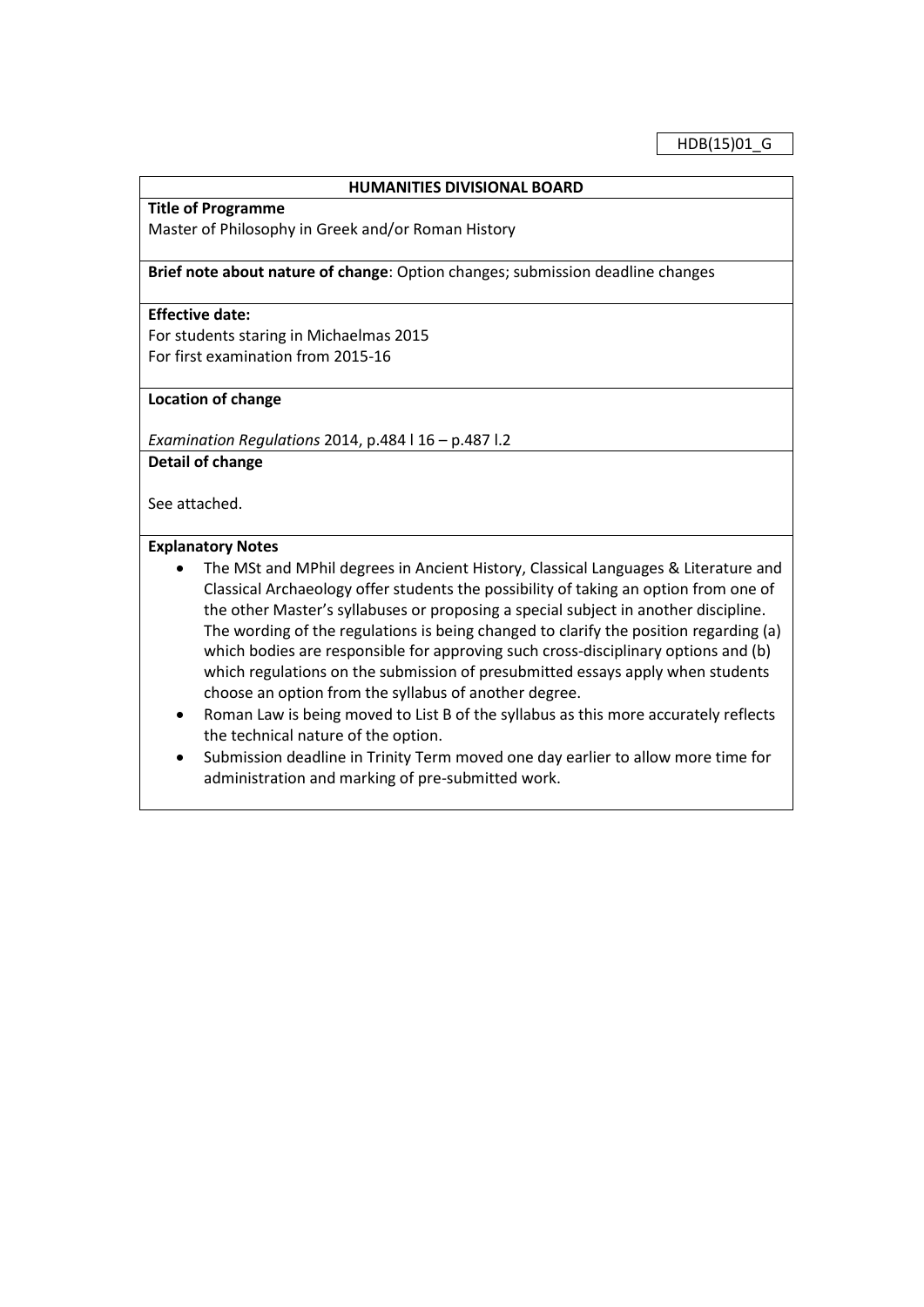#### Master of Philosophy in Greek and/or Roman History

*(See also the general notice at the beginning of these regulations.)*

1. Every candidate must follow, for at least six terms, a course of instruction in Greek and/or Roman History. Candidates will, when they enter for the examination, be required to produce from their society a certificate that they are following such a course. 2. Candidates may satisfy the Examiners in not more than three options in the Trinity Term of the first year of their course.

3. (*a* ) In the case of options in languages, Schedule A below, candidates will be examined by written examination. Candidates taking options A (iii)-(vi) may bring a dictionary for their use in the examination. Any candidate taking either of options A (i) or A (ii) whose native language is not English may bring a bilingual (native language-English) dictionary for use in the examination. (*b* ) For options in topics and techniques, Schedules B and C below, candidates will be required to pre-submit two essays of not more than 5,000 words in length, which between them display knowledge of more than a narrow range of the topic covered by the course. (The essay word limit excludes the bibliography, any text that is being edited or annotated, any translation of that text, and any descriptive catalogue or similar factual matter, but includes quotations, notes and appendices.)

> (*c* ) For the Graduate Seminars, Schedule E below, candidates will be required to pre-submit one essay of not more than 5,000 words, based on a presentation to the Seminar, and one essay of not more than 5,000 words, based on other work done in connection with the Seminar. (The essay word limit excludes the bibliography, any text that is being edited or annotated, any translations of that text, and any descriptive catalogue or similar factual matter, but includes quotations, notes and appendices.)

Supervisors or others are permitted to give bibliographical help with and to discuss drafts of essays. Such essays (two typewritten or printed copies) must be sent in a parcel bearing the words 'Essays presubmitted for the M.Phil. in Greek and/or Roman History' to the Examination Schools, High Street, Oxford, OX1 4BG by noon on the Thursday-Wednesday of the sixth weekWeek 6 of the Trinity Term in which the examination is to be taken.

4. *Oral Examination* . Candidates are required to present themselves for oral examination if summoned by the examiners.

5. If it is the opinion of the examiners that the work done by a candidate, while not of sufficient merit to qualify for the degree of M.Phil., is nevertheless of sufficient merit to qualify for the degree of Master of Studies in Greek and/or Roman History, the candidate shall be given the option of resitting the M.Phil. (as provided under the appropriate regulation) or of being granted leave to supplicate for the degree of Master of Studies.

6. *Syllabus*

Candidates must offer (1) an option from A below, (2) an option from B below (3) an option from B or C below, (4) a dissertation as described in D below, and must take, in the first year of their course, (5) one of the Graduate Seminars in Ancient History as described in E below. The option from A must be (i) or (ii), unless a candidate is dispensed from this requirement by the Graduate Studies Committee for Ancient History.

*Not all options may be available in any given year*.

**A**

(i) Intermediate Greek, as prescribed for the Master of Studies in Greek and/or Roman History. Paper A(ii)

(ii) Intermediate Latin, as prescribed for the Master of Studies in Greek and/or Roman History, Paper A(iv).

- (iii) French
- (iv) German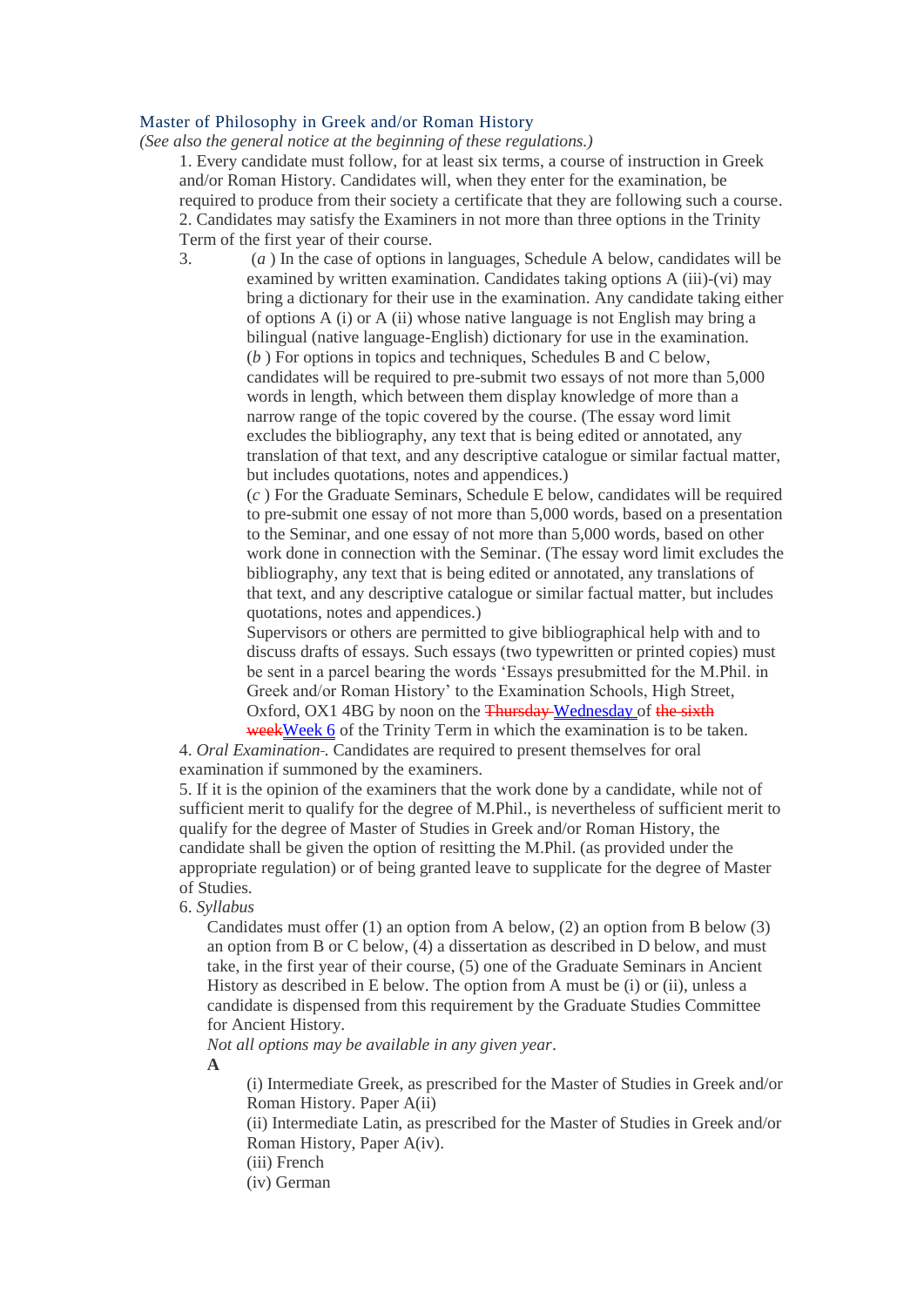(v) Italian

(vi) Any other language which the candidate has satisfied the Graduate Studies Committee for Ancient History is relevant to their other papers including any dissertation.

#### **B**

- (i) Greek Numismatics
- (ii) Roman Numismatics
- (iii) Greek Epigraphy
- (iv) The Epigraphy of the Roman World
- (v) Documentary Papyrology
- (vi) Roman Law
- (vii) Any of the following papers on the B list of the M.St. in Greek and/or Latin Languages and Literature: B1-4; B7. Presubmitted essays offered under this option will be subject to the normal regulations for the submission of presubmitted essays in the M.Phil. in Greek and/or Roman History.
- (viii) Any of the papers from Schedule B of the M.St. in Classical Archaeology. Presubmitted essays offered under this option will be subject to the normal regulations for the submission of presubmitted essays in the
- M.Phil. in Greek and/or Roman History.
- (ix) Any other subject approved by the Graduate Studies Committee for Ancient History.
- (vi) Any of the following papers on the B list of the M.St. in Greek and/or Latin Language and Literature: (i) (iv); (vii)
- (vii) Any of the papers from Schedule B of the M.St. in Classical Archaeology (viii) Any other subject approved by the Graduate Studies Committee for Ancient History.

**C**

- (i) Greek history to *c* .650 BCE
- (ii) Greek history to  $c$ -.650-479 BCE
- (iii) Greek history to *c* .479-336 BCE
- (iv) Athenian democracy in the Classical age
- (v) Alexander and his successors 336-301 BCE
- (vi) The Hellenistic world 301-*c* .100 BCE
- (vii) Rome and the Mediterranean world 241-146 BCE
- (viii) Roman history 146-46 BCE

(ix) Cicero

- (x) Roman history 46 BCE -54 CE
- (xi) Roman history 54-138 CE
- (xii) Roman history 138-312 CE
- (xiii) The ecology, agriculture and settlement history of the ancient Mediterranean world
- (xiv) The economy of the Roman Empire
- (xv) The provinces of the Roman Empire
- (xvi) Greek and/or Roman religion
- (xvii) Gender and sexuality in the Greek and/or Roman world
- (xviii) Greek and/or Latin historiography

### (xix) Roman law

 $(xix)$  The Church in the Roman Empire from the beginnings to 312 CE

(xxi) The world of Augustine

(xxii) The City of Rome. This course is run in collaboration with the British School at Rome, and involves attendance at the residential course organised by the School annually in Rome; only those accepted by the School may take the option.

(xxiii) British School at Athens taught course (title and topic vary from time to time). This option is run in collaboration with the British School at Athens,